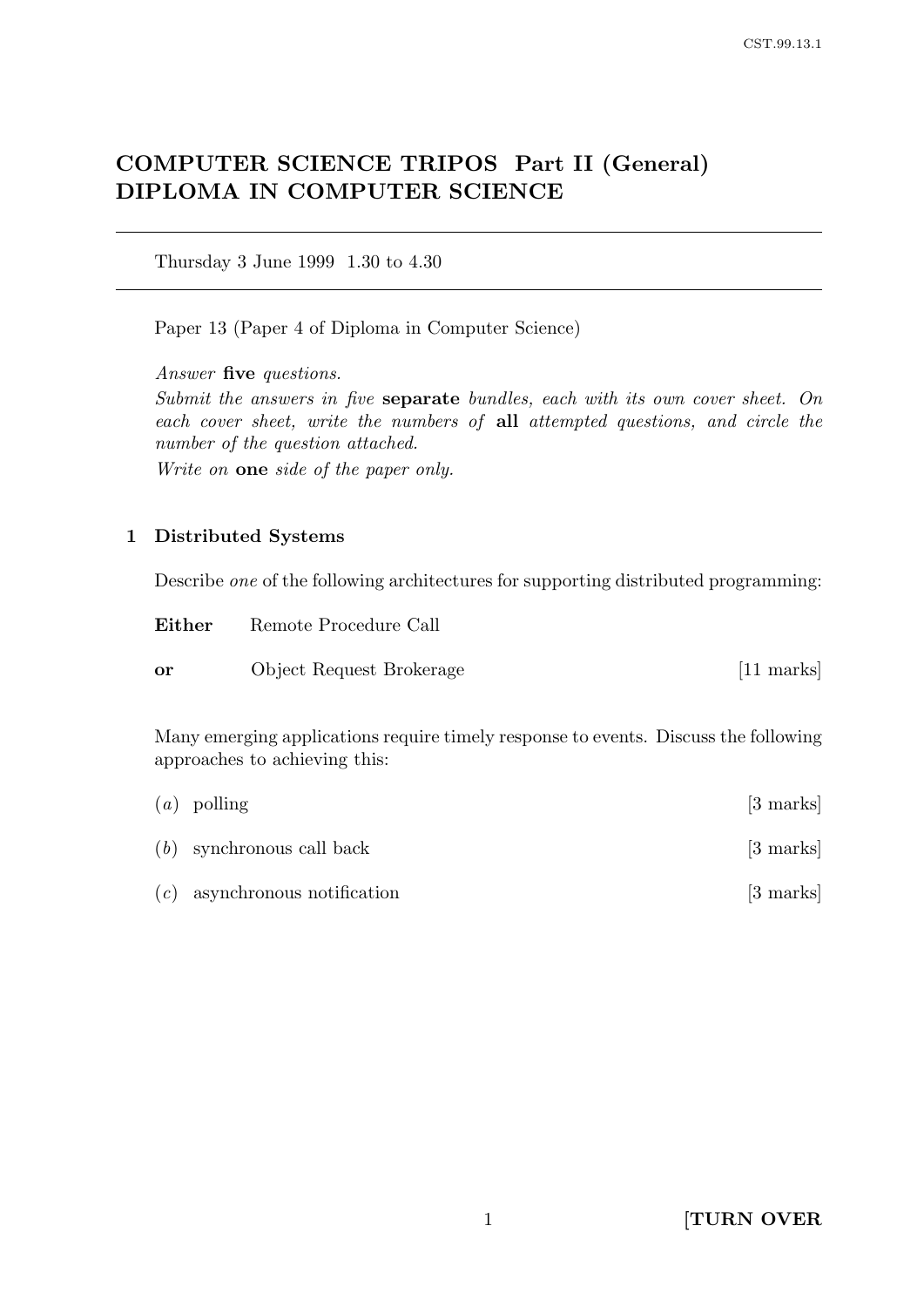# 2 Computer Design

What is the difference between serial and parallel data transmission? [4 marks]

RS232 is a serial communications protocol. Explain how the letter "A" (ASCII code 65 in decimal) is transmitted if one start bit and one stop bit are to be used. [5 marks]

Parallel data transmission is typically used to communicate with main memory (DRAM). Explain the principal operations involved in reading a burst of consecutive data words from DRAM.  $\left|6 \right\rangle$  marks]

What is a *cache* and why would it typically wish to read a block of data rather than a single word from the DRAM? [5 marks]

# 3 Digital Communication I

What is a *hierarchical address space*? Give an example of an address space which is hierarchical and one which is not. [3 marks]

What is the Address Resolution Protocol? Describe its operation when used to resolve IP addresses to Ethernet addresses. Pay particular attention to the freshness of information. [7 marks]

Information is transferred via a long, error-prone communication link. The link has a data rate of 10 Mbps and a constant delay. The bit error rate on the link is 1 bit in  $10<sup>4</sup>$ . A forward error correcting coder is available which can act in the following settings:

| Data rate | Error rate | Code rate         |
|-----------|------------|-------------------|
| 10 Mbps   | $10^{-4}$  | unity (no coding) |
| 5 Mbps    | $10^{-5}$  | half              |

A simple ARQ protocol is used over the link. Packets have 32-bit CRCs. You may assume that the undetected error rate is less than  $1$  in  $10^{20}$ , that is, effectively zero.

Information is sent in 1000-bit packets, with a window of one packet. At what link delay would it be beneficial to use the FEC coder? [10 marks]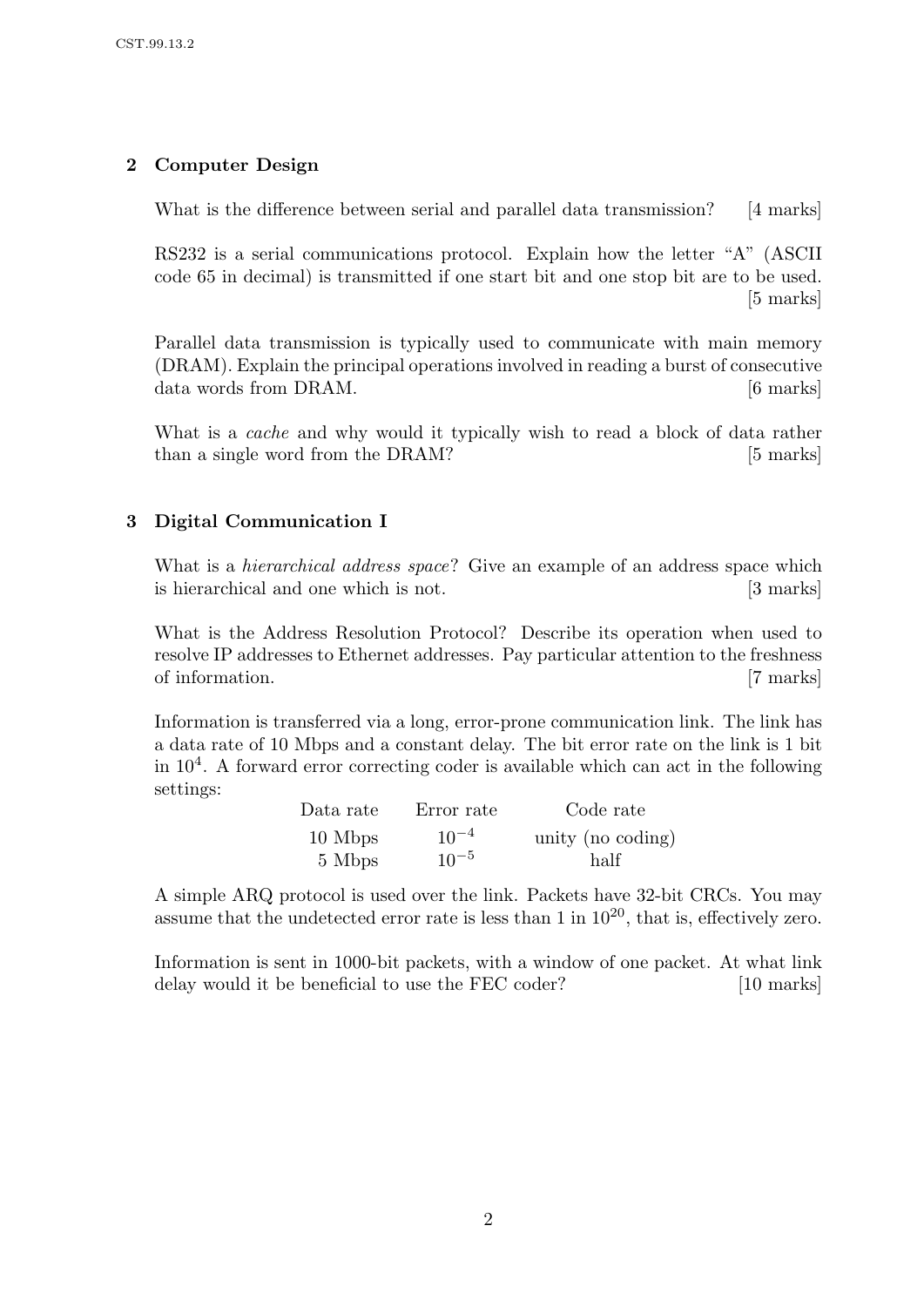### 4 Computer Graphics and Image Processing

You have a cone of height one unit; apex at the origin; and base of diameter one unit centred on the negative z-axis.

You wish to transform this cone so that the apex is at  $(-1, 3, 7)$ , the base is centred at (2, 7, −5), and the base's radius is four units. What transformations are required to achieve this and in what order should they be performed? [8 marks]

Describe an algorithm which clips an arbitrary polygon against an arbitrary convex polygon (in 2D). [8 marks]

Will your algorithm correctly clip an arbitrary polygon against an arbitrary non-convex polygon? If so, explain why and demonstrate an example which illustrates that it does work in such cases. If not, explain why not and outline how your algorithm could be extended to perform clipping in such cases.

[4 marks]

#### 5 Business Studies

Describe five criteria a Venture Capitalist might use for assessing a business. [5 marks]

Write, in terms of these criteria, an assessment of the Apple iMac project. [3 marks for each criterion]

### 6 Comparative Programming Languages

Early programming languages had relatively poor facilities for type checking, data abstraction, data hiding and encapsulation. Explain the meaning of these terms and discuss their importance. [6 marks]

Outline the key features that a language must have to be called object-oriented and briefly discuss to what extent  $C_{++}$ , Java and Smalltalk have them. [7 marks]

Briefly discuss some of the reasons why  $C++$  programs typically run faster than equivalent programs written in Java or Smalltalk. [7 marks]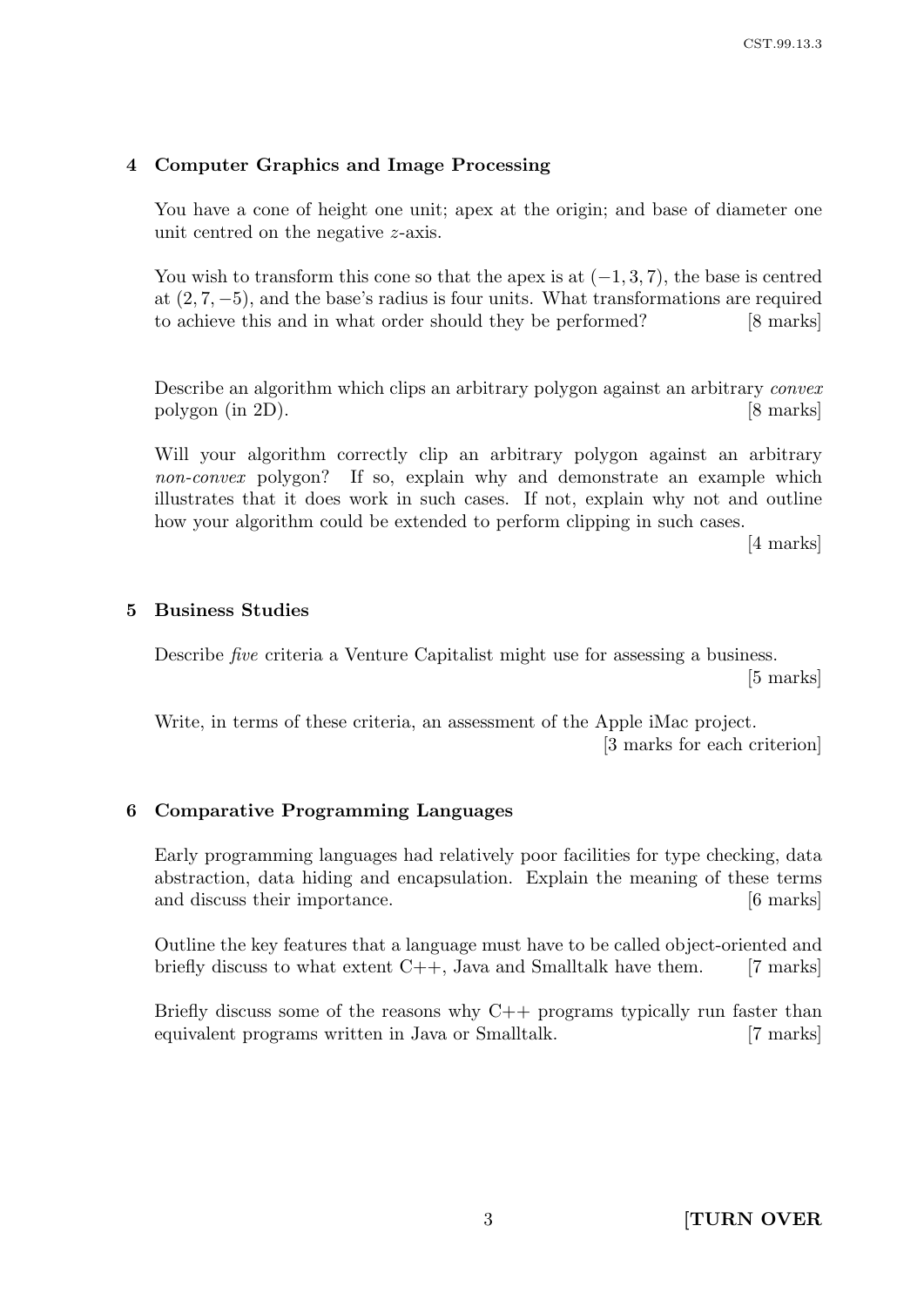# 7 Compiler Construction

It is desired to obtain an unambiguous context-free grammar  $G'$  which generates the same strings as the following grammar G with start symbol S.

 $S \rightarrow E$ E -> ( E ) | [ E ] | E \* E | a | b | c  $(E)$   $\rightarrow$   $( + E)$  $[E] \rightarrow [-E]$ 

Define a suitable  $G'$  or explain why G already satisfies the criterion. [6 marks]

Write a context-free (Type 2) grammar which describes floating-point numbers of the form  $[\pm]dd^*$ .  $d^*$ ] $[e[\pm]dd^*]$  where d stands for decimal digit and  $d^*$  stands for zero or more decimal digits.  $[\cdots]$  means that the enclosed item is optionally present in the floating-point number. [7 marks]

Sketch a recursive descent parser for the following grammar H with start symbol S. You should assume the existence of a routine lex() which sets variable token to one of '1', '2', '(', ')', '-' or eof.

 $P \rightarrow 1$  | 2 | (E)  $E \rightarrow P \mid E - P$ S -> E eof

[7 marks]

### 8 Prolog for Artificial Intelligence

A trinary tree is constructed from 3-ary compound terms  $n(a, b, c)$  called nodes, where components  $a, b$  and  $c$  are either nodes or integers. Assume that integer components are restricted to the values 0 and 1.

Write a Prolog program to return a list of all the 0's and a list of all the 1's in a given tree. For example, the goal enum( $n(n(0, 1, 0), 1, 0)$ , X, Y) should instantiate X to [0, 0, 0] and Y to [1, 1]. The program should use difference lists. [10 marks]

A terminal node of the trinary tree is said to be of odd parity if the number of its 1 components is an odd number. For example,  $n(1, 1, 1)$  is of odd parity, and  $n(1, 0, 1)$ is not of odd parity. Write a Prolog program to count the number of terminal nodes in a tree that have odd parity. For example, the goal  $\text{odd}(n(n(0, 1, 0), 1, 0), X)$ should instantiate  $X$  to 1. [10 marks]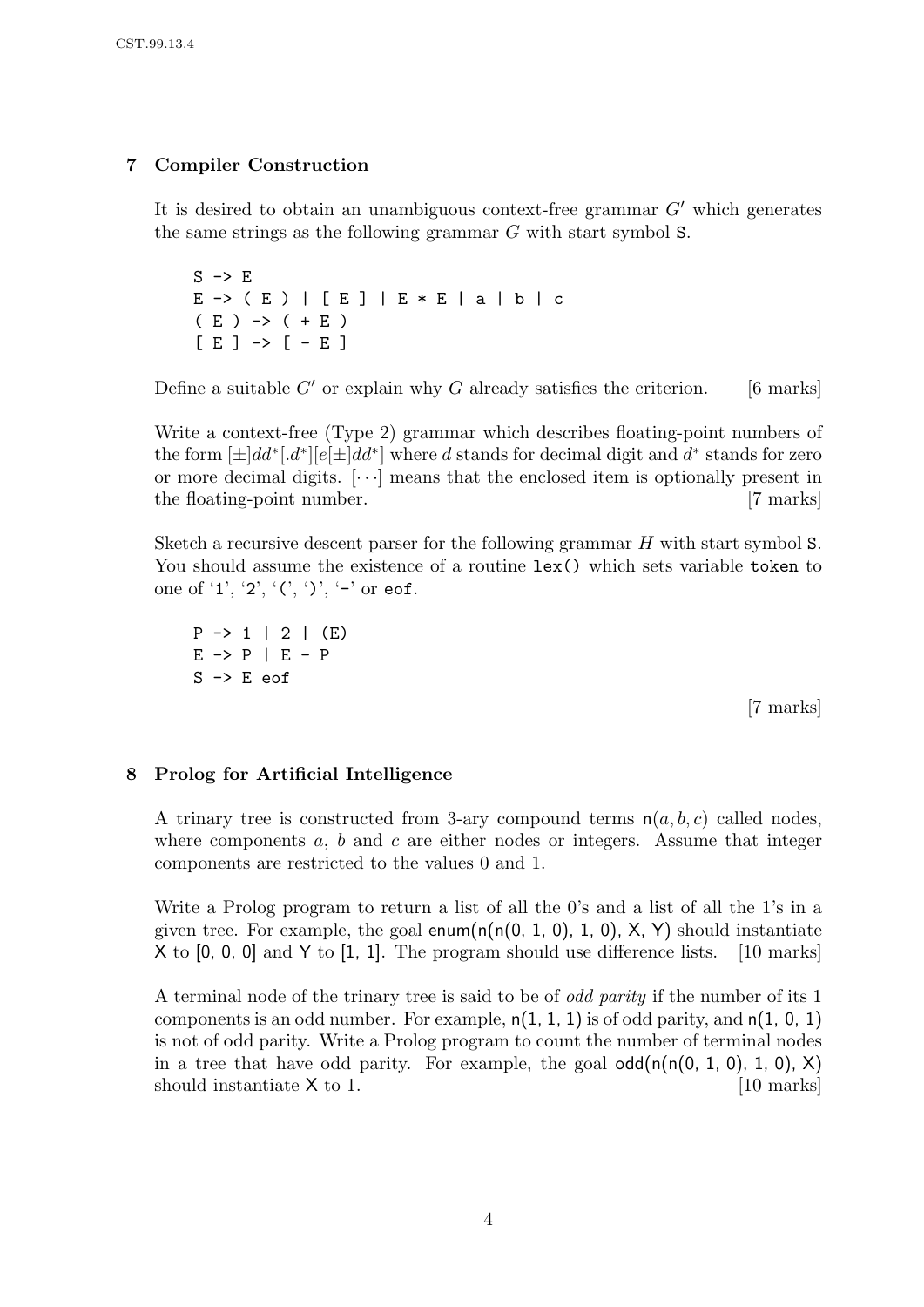# 9 Databases

Give three ways in which an Object Data Model can extend the semantics offered by the 1992 SQL Standard. [5 marks]

Compare and contrast the facilities of the ODMG Database Standard and of the proposed SQL3 standard for representing the data and behaviour of objects. Illustrate your answer by considering the employee records of a transport business. [12 marks]

What drawbacks might be associated with the use of an OODB for this data? [3 marks]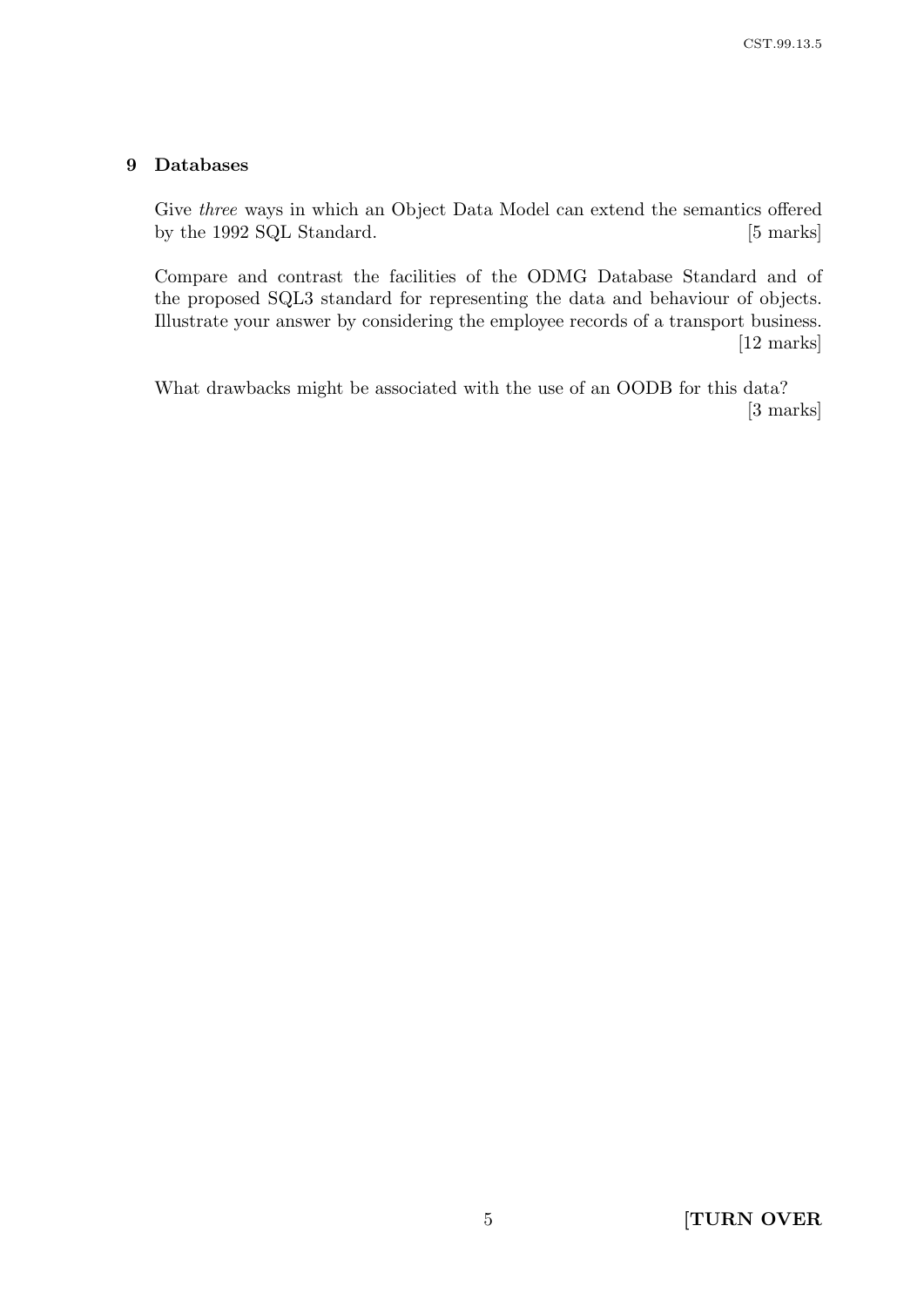#### 10 Introduction to Functional Programming

Define the higher order function foldl ("fold left") such that

foldl (op+)  $(0, [1,2,3])$  evaluates to 6, and foldl (op^) ("doh",["ray","me"]) evaluates to "dohrayme"

(Recall that  $\hat{\ }$  is a function to concatenate two strings.) [3 marks]

Define the higher order function foldr ("fold right") such that

foldr (op+)  $(0, [1, 2, 3])$  evaluates to 6, and foldr (op^) ("doh", ["ray", "me"]) evaluates to "raymedoh"

[3 marks]

Use either foldl or foldr to write the following functions.

(a) The function append, such that the expression

append([1,2],[3,4])

evaluates to  $[1,2,3,4]$ . [2 marks]

 $(b)$  The function length, such that the expression

length([1,6,9,15])

evaluates to 4. [4 marks]

 $(c)$  The function map, such that the expression

map (fn  $x \Rightarrow x+1$ ) [1,2,3]

evaluates to  $[2,3,4]$ . [4 marks]

In some cases, foldl and foldr can be interchanged, i.e. the theorem

foldl f  $(e, xs) = foldr f (e, xs)$ 

holds. Assuming that the list xs is finite, give two conditions concerning f and e that are sufficient for this theorem to be true. [Hint: you may find it helpful to consider the expansion of the expressions foldl (op+)  $(0, [1, 2, 3])$  and foldr (op+)  $(0, [1, 2, 3])$ .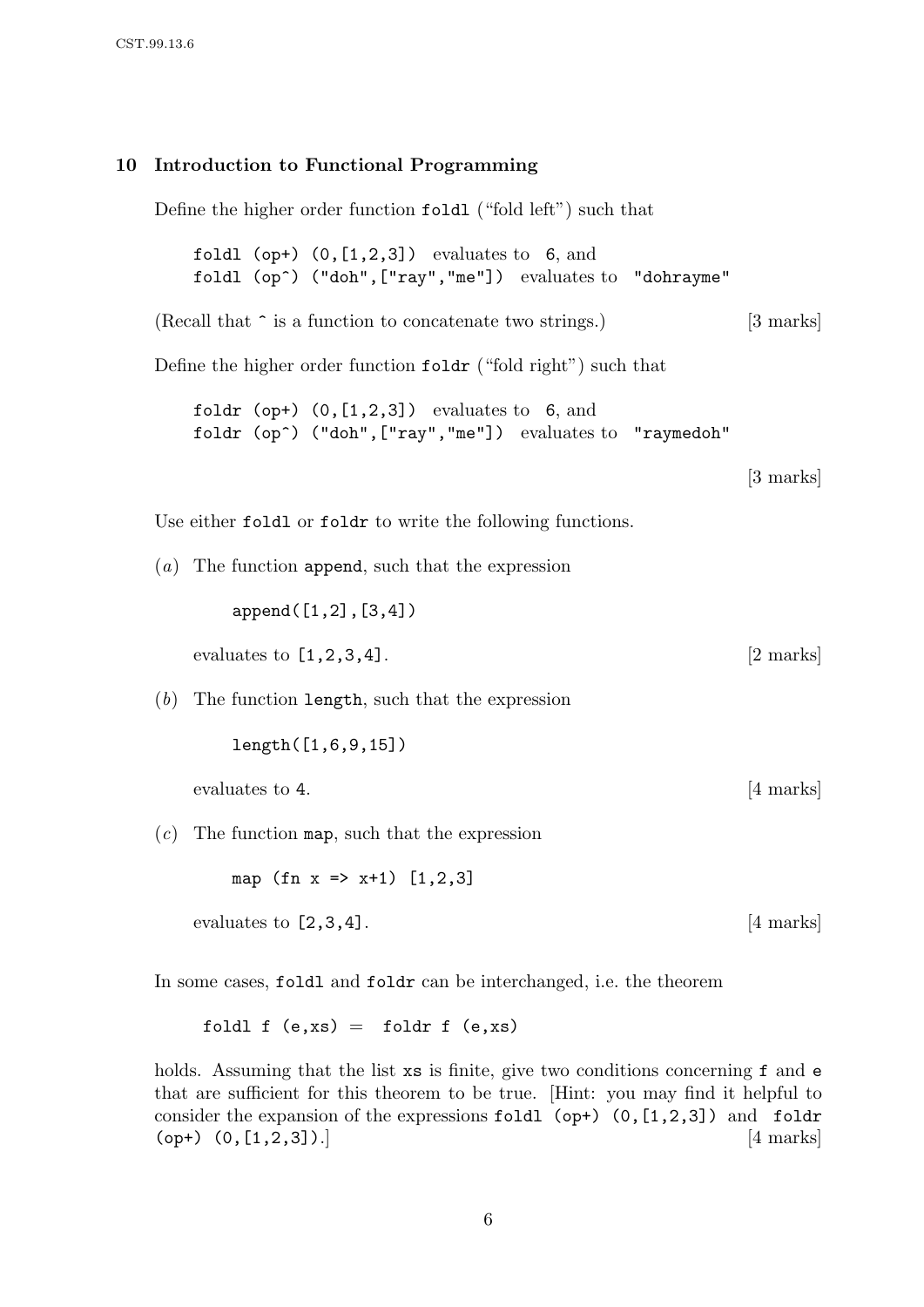# 11 Computer Vision

Contrast the use of linear versus non-linear operators in computer vision, giving at least one example of each. What can linear operators accomplish, and what are their fundamental limitations? With non-linear operators, what heavy price must be paid and what are the potential benefits? [8 marks]

When shape descriptors such as "codons" or Fourier boundary descriptors are used to encode the closed 2D shape of an object in an image, how can invariances for size, position, and orientation be achieved? Why are these goals important for pattern recognition and classification? [6 marks]

Define the general form of "superquadrics" used as volumetric primitives for describing 3D objects. What are their strengths and their limitations? [6 marks]

### 12 Complexity Theory

Explain what is meant by a deterministic and a non-deterministic Turing Machine and the idea of such machines solving a decision problem. [7 marks]

If a non-deterministic Turing Machine solves a certain problem in at most N time-steps, what information must be noted to document the exact state of the machine at each stage as it performs the calculation? [5 marks]

Part of the information you have just identified will be the sequence of states  $q_0, q_1, \ldots$  that the machine goes through. Taking account of the fact that the machine is non-deterministic show how

- (a) this part of the information can be represented by the values of a number of boolean variables, and
- (b) a formula in the style used in the problem 3-SAT can be written down to ensure that the sequence of states is one that does correspond to a valid computation of the machine.

[Marks will be deducted if you attempt to document how to extend your demonstration to cover other aspects of the machine's behaviour. [8 marks]